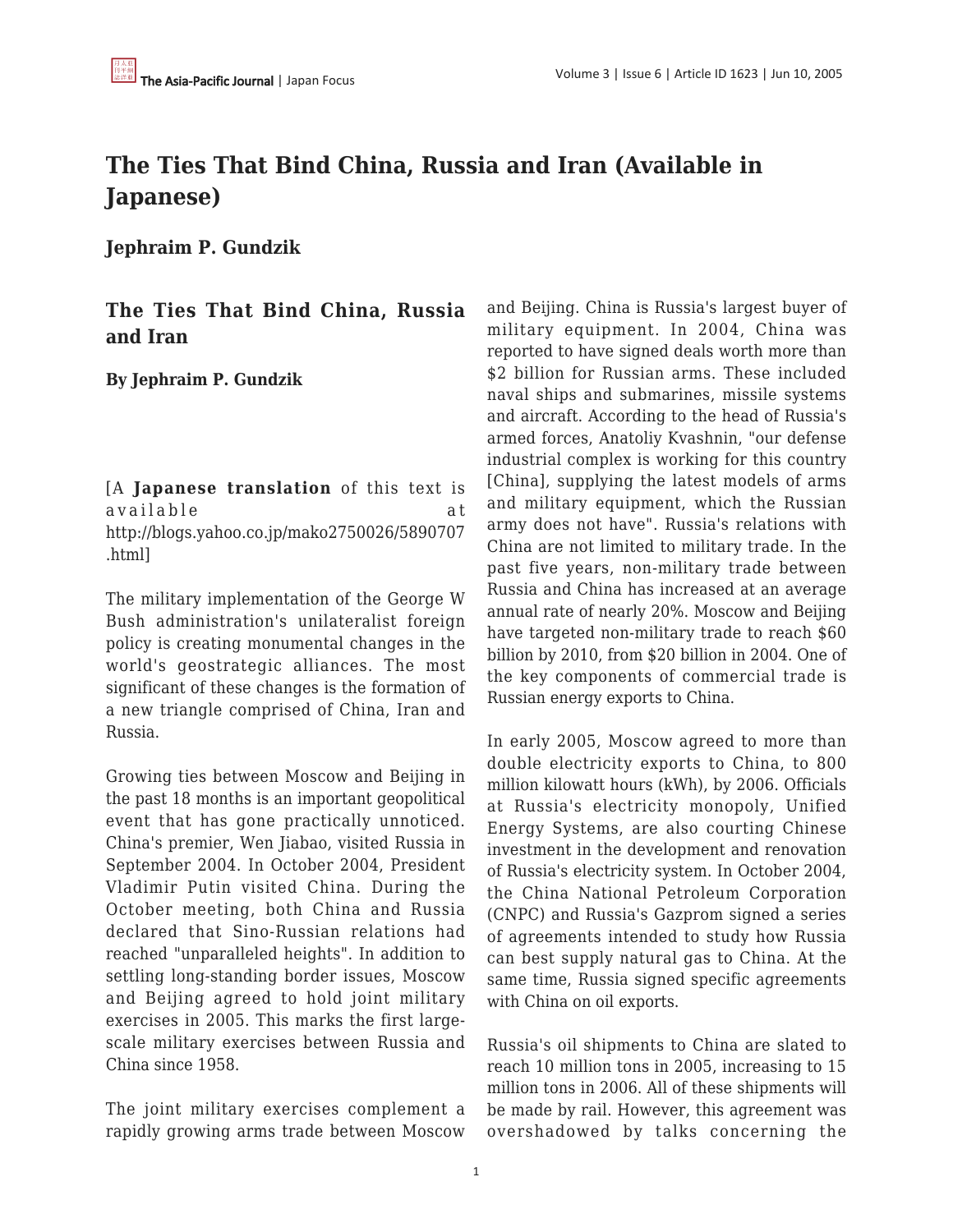construction of an oil pipeline from Siberia to northern China. Russia has been pondering an oil pipeline to China for nearly 10 years. In 2002, plans for this pipeline received a boost when Moscow pledged to invest \$2 billion in an oil pipeline running from the Siberian city of Angarsk to Daqing in northeastern China.

At the end of 2004, Russian officials announced that rather than running into China, the new mega pipeline would terminate in Russia's Pacific port of Nakhodka. Japan lobbied Moscow hard for this configuration, offering to finance the entire construction project, the cost of which is estimated to exceed \$10 billion. In addition to a readily available financing source, the Nakhodka pipeline will remain entirely in Russian territory, allowing Moscow complete control over the oil flow.

Many analysts viewed Moscow's decision as a blow to relations with China. Though the pipeline does not terminate in China, it does pass within 40 miles of Russia's border with China. A spur from this pipeline to China would be inexpensive, while further diversifying the market for annual oil flows expected to reach 80 million tons. In other words, why should either Moscow or Beijing finance an eastern oil pipeline when Tokyo is bending over backwards to provide such financing?

More indicative of Russia's deepening energy relations with China are the circumstances surrounding the renationalization of Russian oil major Yukos. Yukos was the only Russian company exporting oil to China. Russia's government effectively renationalized Yukos in late 2004 when it seized the company's primary production unit, Yuganskneftegaz, and auctioned it off to the highest bidder. Yuganskneftegaz, located in Siberia, is Russia's second-largest oil producer.

Through somewhat twisted means, Russia's state-owned oil company, Rosneft, acquired Yuganskneftegaz for \$9.3 billion. In December 2004, Russia's Industry and Energy Minister Viktor Khristenko offered the CNPC a 20% stake in Yuganskneftegaz. In February 2005, Russian Finance Minister Alexei Kudrin revealed that Chinese banks provided \$6 billion in financing for Rosneft's acquisition of Yuganskneftegaz. This financing was secured by long-term oil delivery contracts between Rosneft and the CNPC.

It is unclear whether the CNPC owns a portion of Yuganskneftegaz. However, in March, Russian authorities approved a merger between state-owned gas company Gazprom and Rosneft. This merger excludes Yuganskneftegaz, which will remain a separate state-owned company. It is possible that Yuganskneftegaz was left a stand-alone unit to facilitate China's investment in the company.

China's involvement in the renationalization of Yukos represents the most significant foreign participation in Russia's highly guarded oil sector. The CNPC is also involved in several joint ventures with Russia's state-owned gas company, Gazprom. These include ventures to develop energy reserves in Iran, the home of China's largest energy-related investments.

## **Beijing and Moscow warm to Tehran.**

In March 2004, China's state-owned oil trading company, Zhuhai Zhenrong Corporation, signed a 25-year deal to import 110 million tons of liquefied natural gas (LNG) from Iran. This was followed by a much larger deal between another of China's state-owned oil companies, Sinopec, and Iran, signed in October 2004. This deal, worth about \$100 billion, allows China to import a further 250 million tons of LNG from Iran's Yadavaran oilfield over a 25-year period. In addition to LNG, the Yadavaran deal provides China with 150,000 barrels per day of crude oil over the same period.

This huge deal also enlists substantial Chinese investment in Iranian energy exploration, drilling and production as well as in petrochemical and natural gas infrastructure.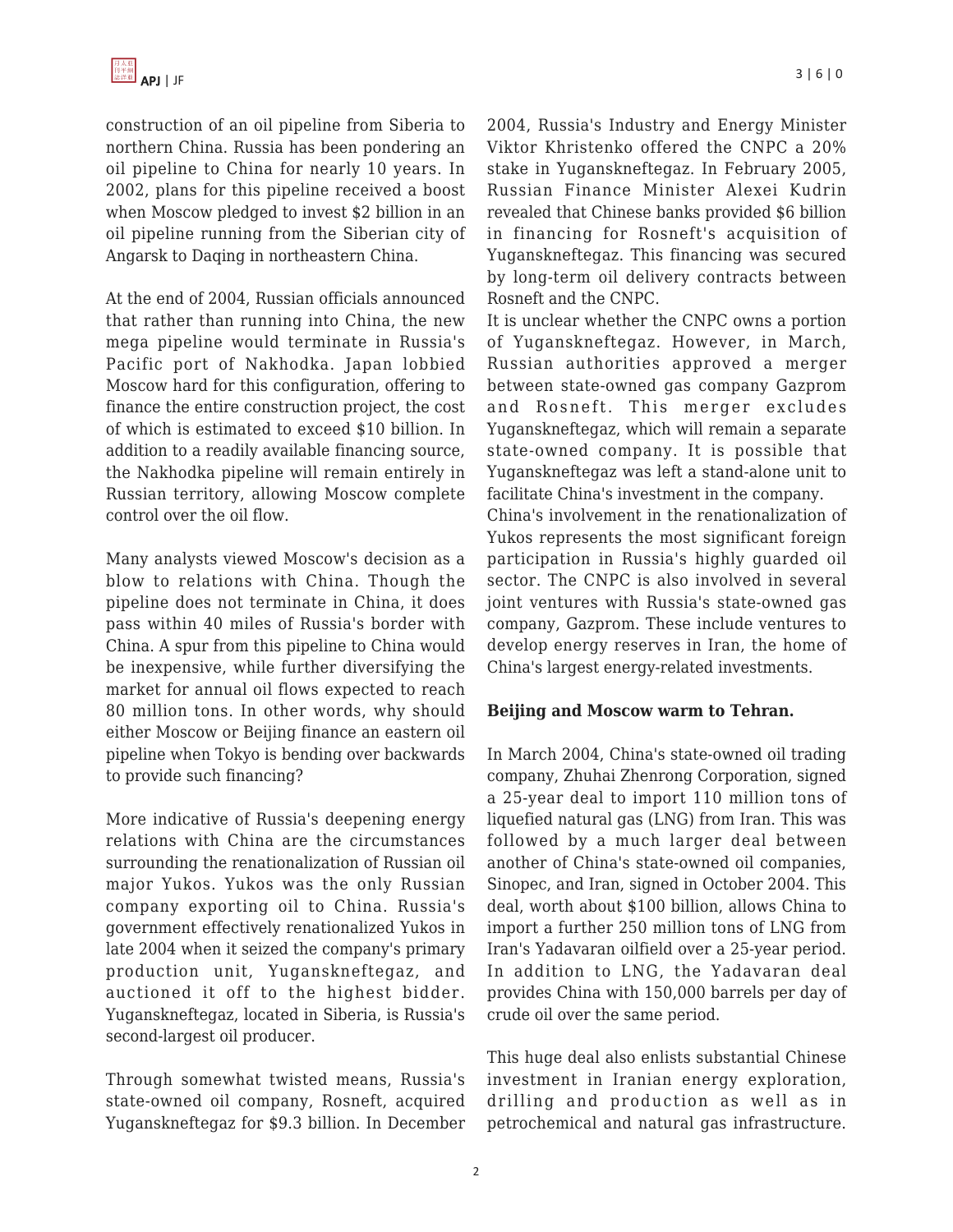Total Chinese investment targeted toward Iran's energy sector could exceed a further \$100 billion over 25 years. At the end of 2004, China became Iran's top oil export market. Apart from the oil and natural gas delivery contracts, the massive investment being undertaken by China's state-owned oil companies in Iran's energy sector contravenes the US Iran-Libya Sanctions Act. This law penalizes foreign companies for investing more than \$20 million in either Libya or Iran.

Side-stepping US laws is nothing new for China. Beijing, as well as Moscow, has supplied Tehran with advanced missiles and missile technology since the mid-1980s. In addition to anti-ship missiles like the Silkworm, China has sold Iran surface-to-surface cruise missiles and, along with Russia, assisted in the development of Iran's long-range ballistic missiles. This assistance included the development of Iran's Shihab-3 and Shihab-4 missiles, with a range of about 2,000 kilometers. Iran is also reportedly developing missiles with ranges approaching 3,000 kilometers.

In late 2004, former secretary of state Colin Powell asserted that Iran was working to adapt its long-range ballistic missiles to carry nuclear warheads. China was also believed to be producing several new types of guided anti-ship missiles for Iran in 2004. China's and Russia's sales of missiles and missile technology as well as missile development assistance contravenes the US-Iran non-proliferation act of 2000. This act specifically states that sanctions will be "imposed on countries whose companies provide assistance to Iran in its efforts to acquire weapons of mass destruction and missile delivery systems".

In the past several years a number of Chinese and Russian companies have faced US sanctions for selling missiles and missile technology to Iran. Rather than slowing or stopping such sales, the pace of missile acquisition and development in Iran has accelerated. Like relations between China and Russia and China and Iran, Russia's relations with Iran have also advanced considerably in the past 18 months. In addition to increased investment in Iran by Russia and burgeoning arms trade between the two countries, Russia has been heavily involved in Iran's nascent nuclear energy industry.

After much wrangling and repeated US intervention, Russia and Iran finally signed, in February, a deal clearing the way for the shipment of Russian nuclear fuel to Iran's nuclear power plant at Bushehr. Washington's primary concern about Bushehr is the intended use of the plant's spent nuclear fuel. This fuel can be discarded, reprocessed, or used in the manufacture of weapons-grade plutonium. In an effort to assure Washington that the last of these three possibilities will not come to pass, Moscow has promised that all the spent fuel from Bushehr will be returned to Russia.

Nonetheless, Washington continues to believe that Bushehr's start-up will advance Tehran's supposed nuclear weapons program. Though evidence of an Iranian weapons program is sparse, the US remains convinced that Iran is working to develop nuclear weapons with Russian assistance.

## **The new geostrategic alliance**

Along with energy trade, investment and economic development, the China-Iran-Russia alliance has cultivated compatible foreign policies. China, Iran and Russia have identical foreign policy positions regarding Taiwan and Chechnya. China and Iran fully support the Putin government's war against the Chechen separatists (Iran's self-described status as an "Islamic republic" notwithstanding). Russia and Iran support Beijing's one-China policy. The recent promulgation of China's anti-secession law, aimed at making Beijing's intolerance of Taiwanese independence explicit, was heartily commended in both Moscow and Tehran.